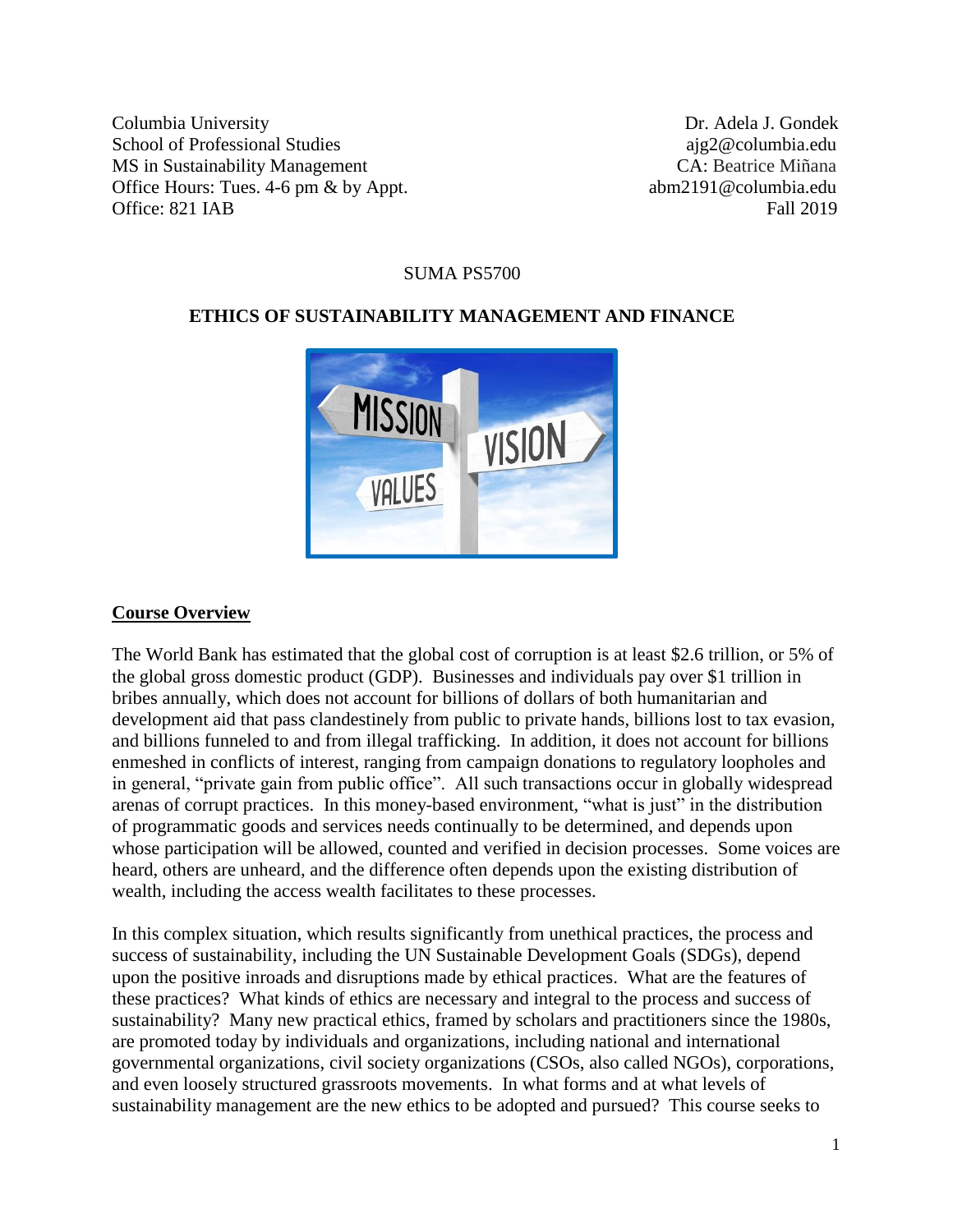identify, explain and consider such "sustainability ethics" and the ways in which sustainability managers can activate them, largely through issue-framing, agenda-setting, and policy, program and project design, inspection and review.

The course material is divided into three sections: challenges, pathways and practices. Challenges include the worldwide dimensions of ethical problems today; and the three particular problems of corruption, conflict and climate, which undercut economy, society and ecology, the three pillars characteristically understood to support sustainability. Pathways, including common pools, regional equity, social responsibility and impact investment, are human dynamics that can lead us to alleviate and perhaps remedy these problems. Practices include particularly those of production, transaction, distribution and development, the primary objects of sustainability management. Throughout the course, specific environmental ethics, including earth justice, environmental justice, and sectoral sustainability ethics, are discussed; and emphasis is placed on ethical issues of finance, including commodification, privatization, and financialization itself. This emphasis is reflected in the constant concern to finance sustainability, including the SDGs.

While sustainability management requires the understanding and application of complex environmental science, the efficacy of science in producing human and environmental goods depends upon ethical evaluations of need, use and harm, together with ethical practice at all levels of management. Knowledge of relevant ethical expectations to be met throughout decision processes promotes the possibility of achieving such goods. Doing so is especially urgent today, since ethical issues have attained global proportions, and demands for their resolution are voiced with increasingly heightened concern, insistence and volatility.

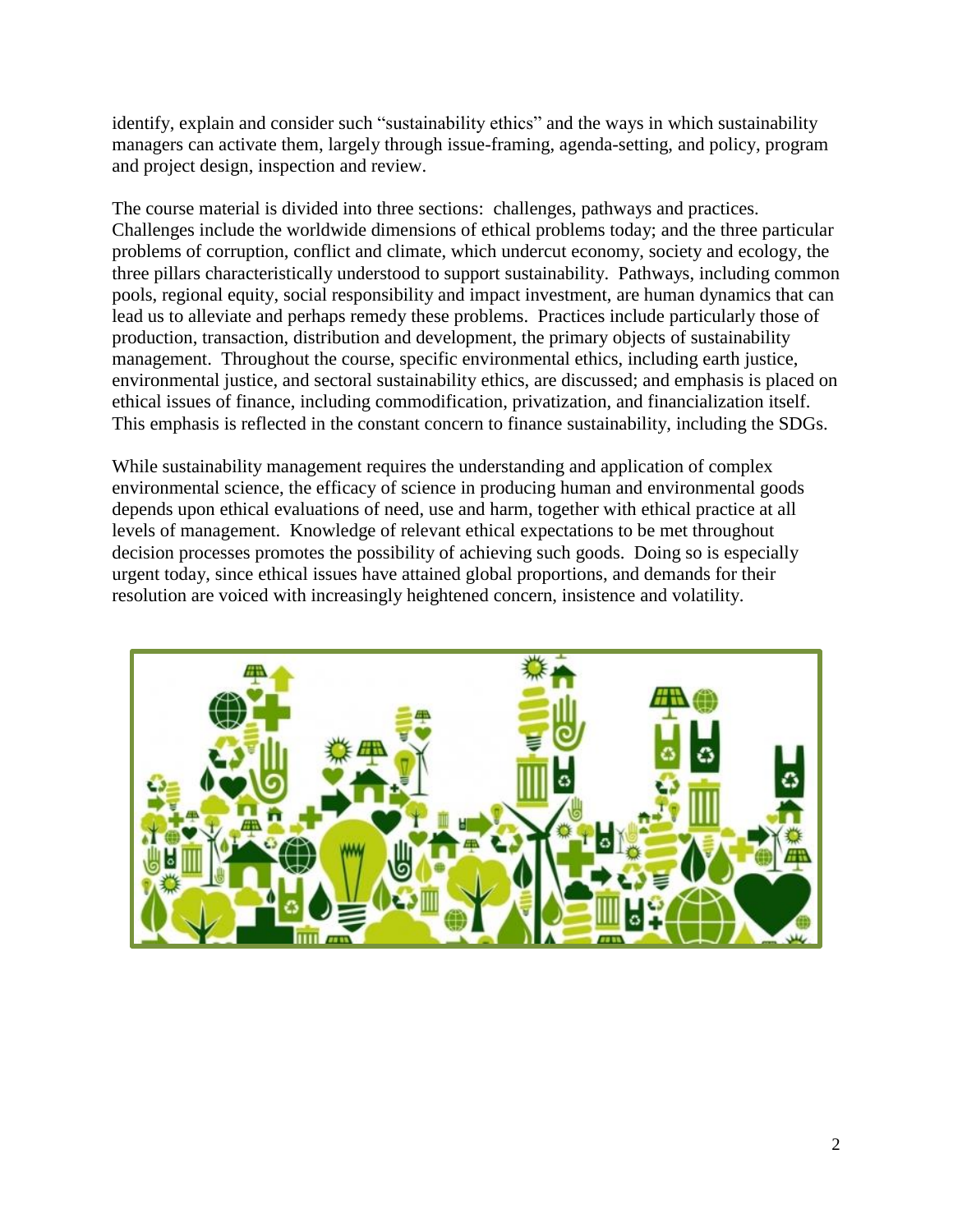## **Course Objectives**

Students are expected to learn how to evaluate and manage the competing ethical claims of stakeholders concerning social, economic and environmental benefits and harms. On completing the course, students should be able to:

- (1) identify and assess ethical problems concerning the biotic whole and its sectors;
- (2) decipher and understand ethics in statements, documents, arguments and outcomes;
- (3) create mechanisms for ethics training and monitoring in the practice of management;
- (4) utilize corruption assessment tools and implement anti-corruption provisions;
- (5) map conflict and its local, regional, national, international and global effects;
- (6) design incentives or disincentives to influence, alter or enforce climate-related issues;
- (7) research and review the relationships between financial flows and policy outcomes;
- (8) evaluate and explain the impacts of finance on culture, and of culture on finance;
- (9) apply sustainability ethics to policy and project design, and in public discourse;
- (10) utilize cases and case histories to inform, improve and ground decision making.

# **Course Topics and Readings**

In advance of each class, students should become familiar with the materials posted in the Files section of our Canvas site, reading the 4 required articles. A relevant website is also provided weekly as a source of additional information and potential research. Occasionally, some background readings may be posted, and will be designated as optional. Note that the required readings have all been selected from different journals, with the purpose of demonstrating the wide range of cross-disciplinary inputs in the field of sustainability.

During each class session, the required readings will be discussed, and students will have the opportunity to express their thoughts on them.

# **Introduction**

# **Week 1. Ethical Capital: Common Ground and Shaky Ground**

*September 5*

Ciepley, David. "Can Corporations Be Held to the Public Interest, or Even to the Law?" *Journal of Business Ethics* 154, no. 4 (2019): 1003-1018.

Pollitzer, Elizabeth. "Creating a Better Future: Four Scenarios for How Digital Technologies Could Change the World." *Journal of International Affairs* 72, no. 1 (2019): 75-90.

Kakoty, Sanjeeb. "Ecology, Sustainability and Traditional Wisdom." *Journal of Cleaner Production* 172 (January 2018): 3215-3224.

Zink, Trevor. "The Inevitable Labor and Environmental Crises and the Need for a New Economic System." *Journal of Management Inquiry* 28, no. 3 (2019): 311-315.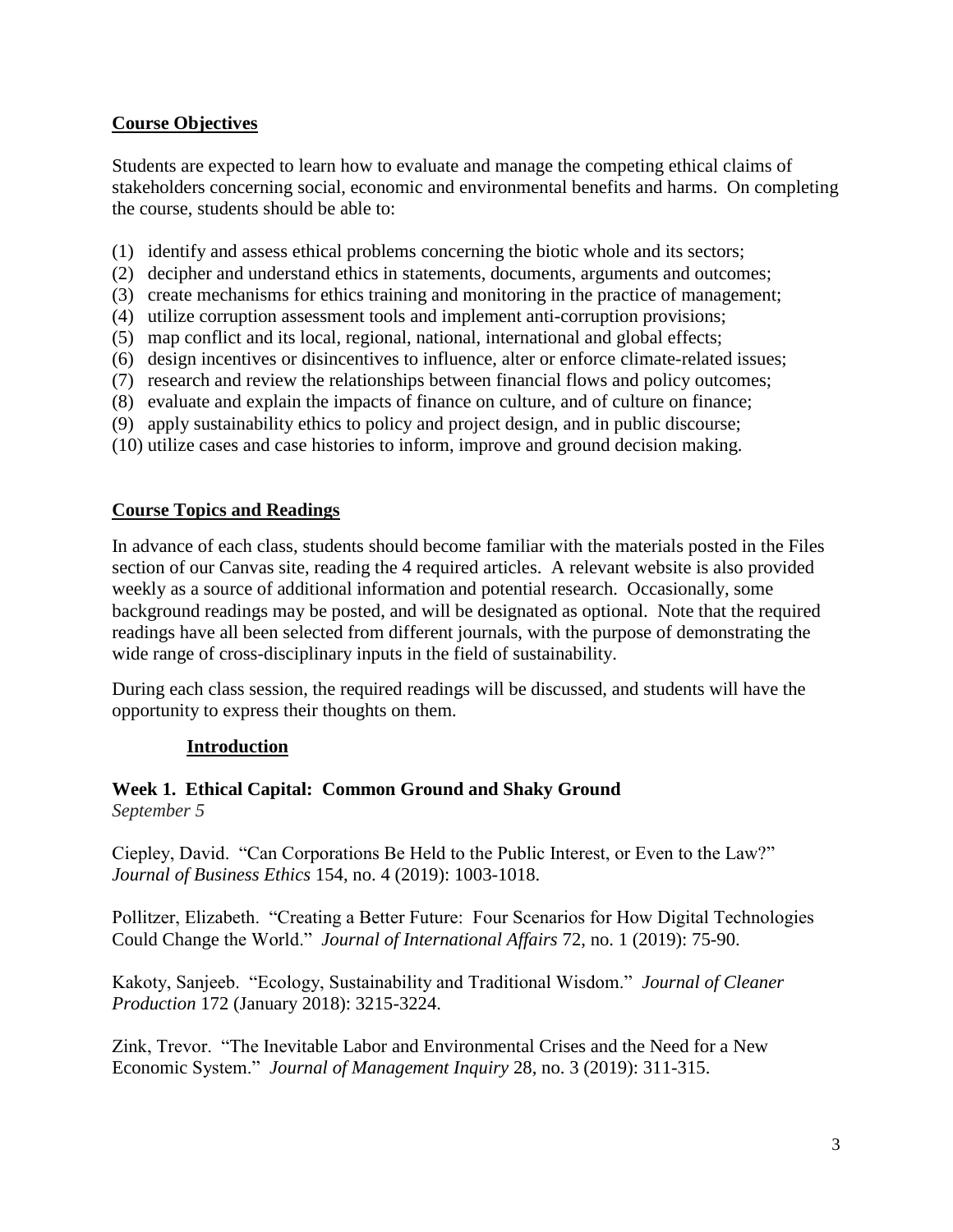Website: United Nations Sustainable Development Goals <https://sustainabledevelopment.un.org/?menu=1300>

# **Section I. Challenges**

#### **Week 2. World Problematics: Corruption, Conflict, and Climate** *September 12*

Schuler, Douglas, Andreas Rasche, Dror Etzion, and Lisa Newton. "Corporate Sustainability Management and Environmental Ethics." *Business Ethics Quarterly* 27, no. 2 (2017): 213-237.

Akbari, Mahsa, Duman Bahrami-Rad, and Erik O. Kimbrough. "Kinship, Fractionalization and Corruption." *Journal of Economic Behavior and Organization* (August 2019). [DOI:org/](https://doi.org/10.1016/j.jebo.2019.07.015) [10.1016/j.jebo.2019.07.015.](https://doi.org/10.1016/j.jebo.2019.07.015)

Brubaker, Rogers. "Populism and Nationalism." *Nations and Nationalism: The Journal of the Association for the Study of Ethnicity and Nationalism* (April 2019): 1-23. DOI: 10.1111/nana.12522.

Tol, Richard S. J. "The Economic Impacts of Climate Change." *Review of Environmental Economics and Policy* 12, no. 1 (2018): 4-25.

Website: Earth Charter Initiative – The Earth Charter <http://earthcharter.org/discover/the-earth-charter/>

#### **Week 3. Utilities: Commodification, Corruption, and Earth Justice** *September 19*

Urbina, Dante A., and Alberto Ruiz-Villaverde. "A Critical Review of *Homo Economicus* from Five Approaches." *American Journal of Economics and Sociology* 78, no. 1 (2019): 63-93.

Esfehani, Minoo H., and Julia N. Albrecht. "Planning for Intangible Cultural Heritage in Tourism: Challenges and Implications." *Journal of Hospitality and Tourism Research* 43, no. 7 (2019): 980-1001.

Gardner, T. A., M. Benzie, J. Börner, E. Dawkins, S. Fick, R. Garrett, J. Godar, A. Grimard, S. Lake, R.K. Larsen, N. Mardas, C.L. McDermott, P. Meyfroidt, M. Osbeck, M. Persson, T. Sembres, C. Suavet, B. Strassburg, A. Trevisan, C. West, P. Wolvekamp. "Transparency and Sustainability in Global Commodity Supply Chains." *World Development* 121 (September 2019): 163–177.

Le Moli, Ginevra. "Three Circles of Dignity." *Journal of Human Rights Practice* 11, no. 1 (2019): 258–270.

Website: Transparency International – Corruption Perceptions Index 2018 <https://www.transparency.org/cpi2018>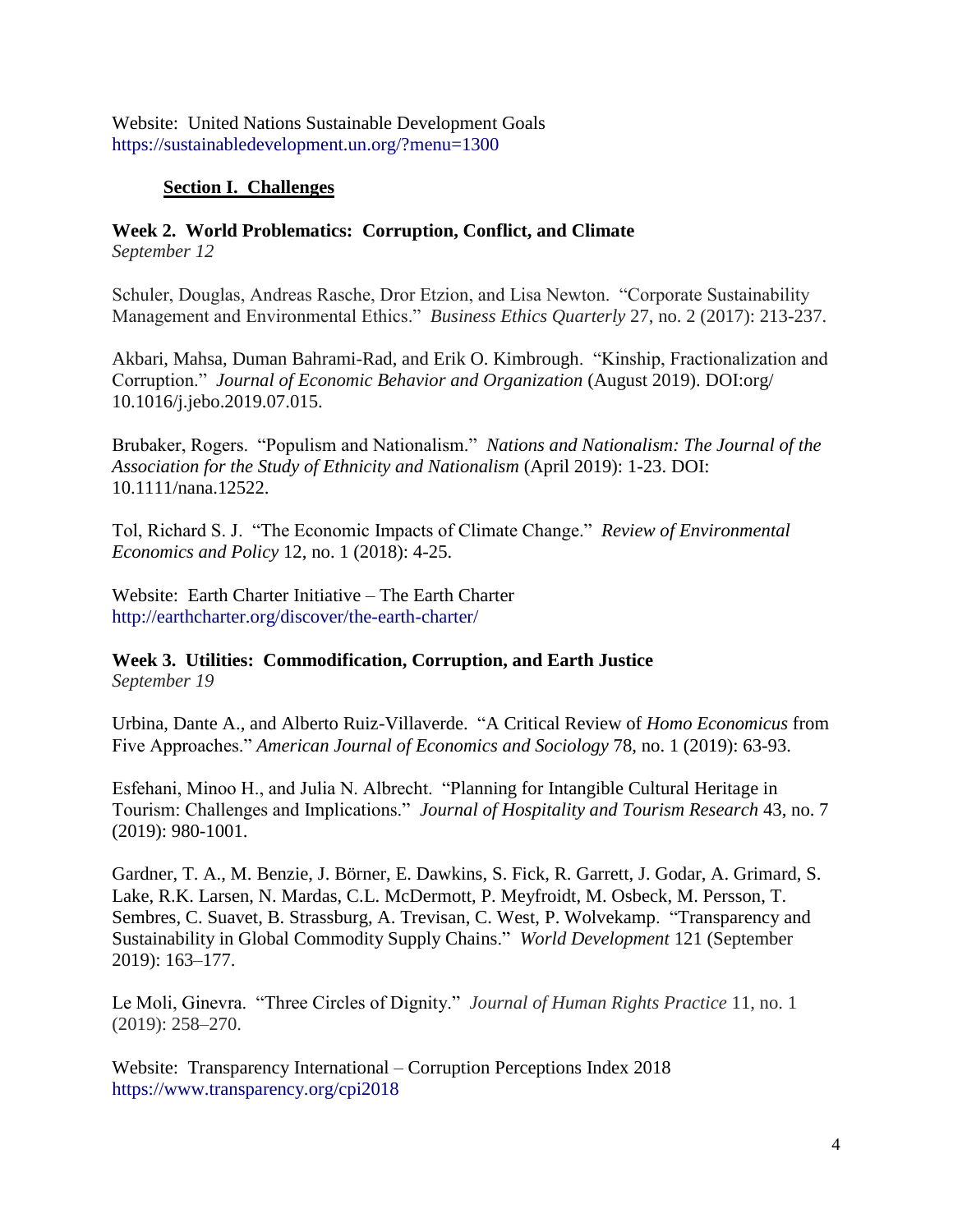#### **Week 4. Rights: Privatization, Conflict, and Environmental Justice** *September 26*

Wettstein, Florian, Elisa Giuliani, Grazia D. Santangelo, Günter K. Stahl. "International Business and Human Rights: A Research Agenda." *Journal of World Business* 54, no. 1 (2019): 54-65.

Vatn, Arild. "Environmental Governance: From Public to Private?" *Ecological Economics* 148 (June 2018) 170-177.

Beck, Teresa Koloma, and Tobias Werron. "Violent Conflictition: Armed Conflicts and Global Competition for Attention and Legitimacy." *International Journal of Politics, Culture, and Society* 31, no. 3 (2018): 275-296.

Banzhaf, Spencer, Lala Ma, and Christopher Timmins. "Environmental Justice: The Economics of Race, Place, and Pollution." *Journal of Economic Perspectives* 33, no. 1 (2019): 185-208.

Website: The World Justice Project – Rule of Law Index 2019 [https://worldjusticeproject.org/our-work/publications/rule-law-index-reports/wjp-rule-law-index-](https://worldjusticeproject.org/our-work/publications/rule-law-index-reports/wjp-rule-law-index-2019)[2019](https://worldjusticeproject.org/our-work/publications/rule-law-index-reports/wjp-rule-law-index-2019)

# **Week 5. Values: Financialization, Climate, and Sectoral Ethics**

*October 3*

Mayer, Colin. "Valuing the Invaluable: How Much is the Planet Worth?" *Oxford Review of Economic Policy* 35, no. 1 (2019): 109-119.

Jennings, P. Devereaux and Andrew J. Hoffmann. "Three Paradoxes of Climate Truth for the Anthropocene Social Scientist." *Organization and Environment* (July 2019): 1-13. [DOI.org/10.1177/1086026619858857.](https://doi.org/10.1177%2F1086026619858857)

Atkinson, Glen, Eric Hake, and Stephen P. Paschall. "Evolution of the Corporation in the United States: Stabilized Scarcity and Vested Interests." *Journal of Economic Issues* 53, no. 1 (2019): 1-25.

Karwowski, Ewa. "Towards De-Financialization: The Role of the State." *Cambridge Journal of Economics* 43, no. 4 (2019): 1001-1027.

Website: The World Happiness Report 2019 <https://worldhappiness.report/ed/2019/>

# **Section II. Pathways**

**Week 6. Common Pools: Community Stakeholder Dynamics** *October 10*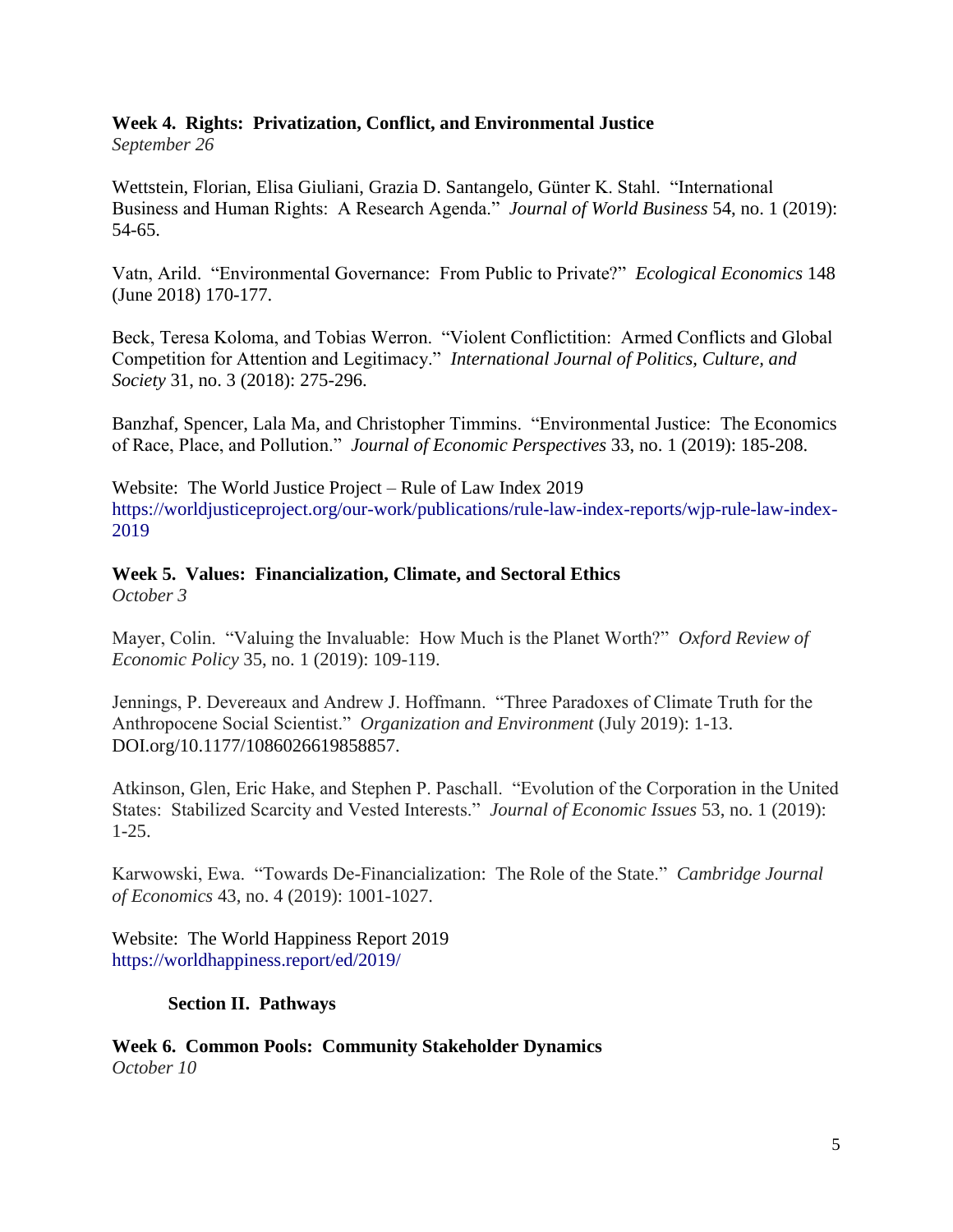Clark, Cristy. "Water Justice Struggles as a Process of Commoning." *Community Development Journal* 54, no. 1 (2019): 80-99.

Flomenhoft, Gary. "Historical and Empirical Basis for Communal Title in Minerals at the National Level: Does Ownership Matter for Human Development?" *Sustainability* 10, no. 6, 1958 (June 2018): 1-27. DOI:10.3390/su10061958.

Biswas, Debashish, Emily S. Gurley, Shannon Rutherford, and Stephen P. Luby. "The Drivers and Impacts of Selling Soil for Brick Making in Bangladesh." *Environmental Management* 62, no. 4 (2018): 792-802.

Walker, Benjamin W., and Dan V. Caprar. "When Performance Gets Personal: Toward A Theory of Performance-based Identity." *Human Relations* (June 2019): 1-29. [DOI.org.](https://doi-org.ezproxy.cul.columbia.edu/10.1177%2F0018726719851835) [ezproxy.cul.columbia.edu/10.1177/0018726719851835.](https://doi-org.ezproxy.cul.columbia.edu/10.1177%2F0018726719851835)

Website: Our Common Home – Encyclical, 2015 [http://w2.vatican.va/content/francesco/en/encyclicals/documents/papa](http://w2.vatican.va/content/francesco/en/encyclicals/documents/papa-francesco_20150524_enciclica-laudato-si.html)[francesco\\_20150524\\_enciclica-laudato-si.html](http://w2.vatican.va/content/francesco/en/encyclicals/documents/papa-francesco_20150524_enciclica-laudato-si.html)

# **Week 7. Regional Equity: Metropolitan Stakeholder Dynamics**

*October 17*

Reuter, Tina Kempin. "Human Rights and the City: Including Marginalized Communities in Urban Development and Smart Cities." *Journal of Human Rights* (July 2019): 1-22. DOI: 10.1080/14754835.2019.1629887.

Chapman, Mollie, Terre Satterfield, and Kai M. A. Chan. "When Value Conflicts are Barriers: Can Relational Values Help Explain Farmer Participation in Conservation Incentive Programs?" *Land Use Policy* 82 (March 2019): 464-475.

Hess, Julia Meredith, Brian L. Isakson, Suha Amer, Eric Ndaheba, Brandon Baca, Jessica R. Goodkind. "Refugee Mental Health and Healing: Understanding the Impact of Policies of Rapid Economic Self-sufficiency and the Importance of Meaningful Work." *Journal of International Migration and Integration* 20, no. 3 (2019): 769-786.

Ungureanu, Paul, Fabiola Bertolotti, Elisa Mattarelli, and Francesca Bellesia. "Collaboration and Identity Formation in Strategic Inter-organizational Partnerships: An Exploration of Swift Identity Processes." *Strategic Organization* (May 2019): 1-41. DOI-org.ezproxy.cul. columbia.edu/10.1177/1476127019840148.

Website: United Nations Global Land Outlook – Regional Reports 2019 <https://knowledge.unccd.int/glo/global-land-outlook-regional-reports>

**Week 8. Social Responsibility: Organizational Stakeholder Dynamics** *October 24*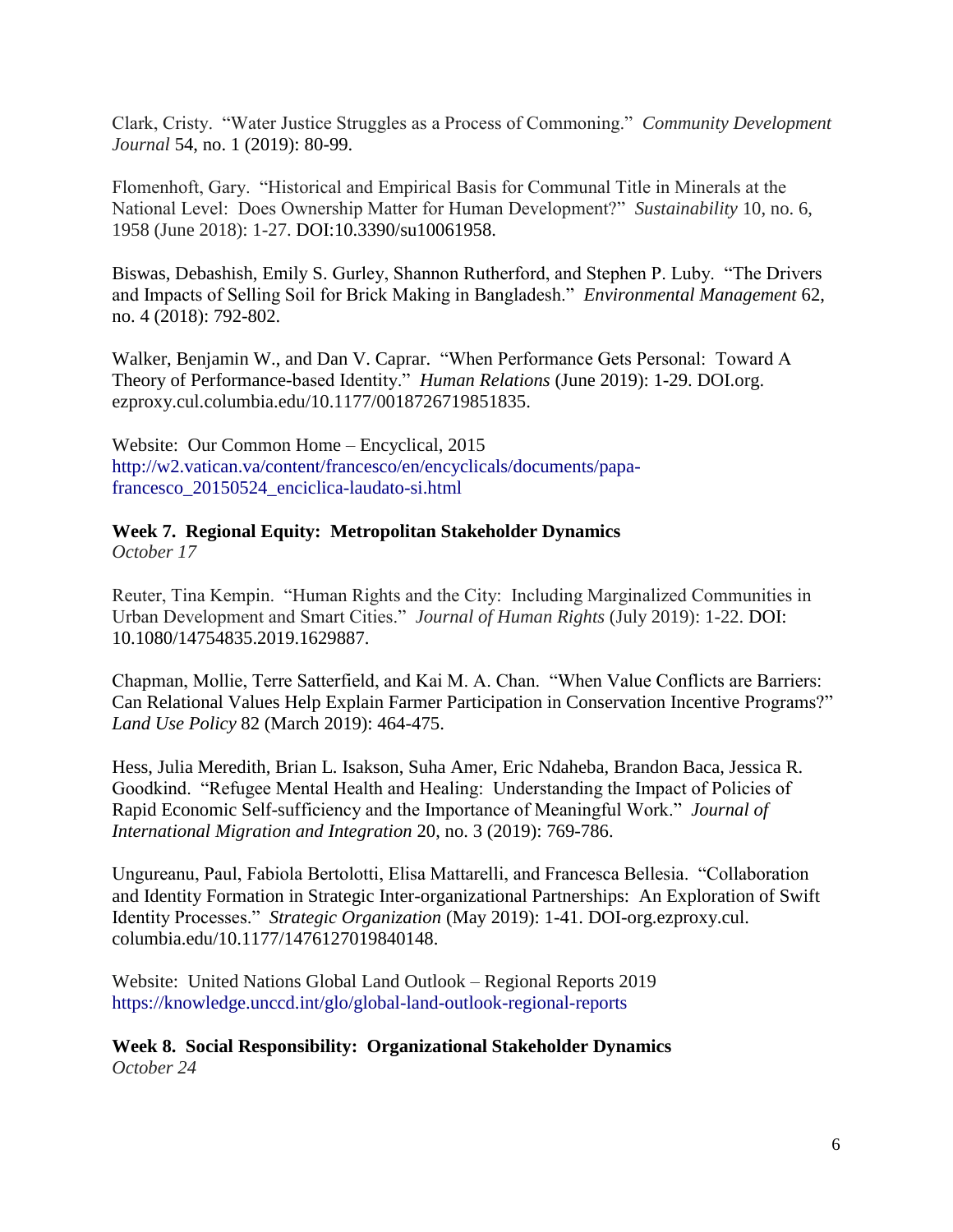Miller, Carliss D. "Exploring the Crabs in the Barrel Syndrome in Organizations." *Journal of Leadership and Organizational Studies* 26, no. 3 (2019): 352-371.

Schneider, Anselm. **"**Bound to Fail? Exploring the Systemic Pathologies of CSR and Their Implications for CSR Research." *Business and Society* (July 2019): 1-36. [DOI.org.ezproxy.cul.](https://doi-org.ezproxy.cul.columbia.edu/10.1177%2F0007650319856616) [columbia.edu/10.1177/0007650319856616.](https://doi-org.ezproxy.cul.columbia.edu/10.1177%2F0007650319856616)

Huang, Tao, and Qingyue Yue. "A Borrowed Cloak: The Institutional Bottlenecks to Legislating Environmental Information Disclosure by Chinese Listed Corporations." *Journal of Environmental Law* 29, no. 3 (2017): 445-473.

Sandhu, Sukhbir, and Carol T. Kulik. "Shaping and Being Shaped: How Organizational Structure and Managerial Discretion Co-evolve in New Managerial Roles." *Administrative Science Quarterly* 64, no. 3 (2019): 619-658.

Website: Ethisphere – The World's Most Ethical Companies 2019 <https://ethisphere.com/128-worlds-most-ethical-companies-for-2019/>

#### **Week 9. Impact Investment: Vanguard Stakeholder Dynamics** *October 31*

Indahl, Reynir, and Hannah Gunvor Jacobsen. "Private Equity 4.0: Using ESG to Create More Value with Less Risk. *Journal of Applied Corporate Finance* 31, no. 2 (2019): 34-41.

Blondiau, Yuliya, and Emmanuelle Reuter. "Why is the Grass Greener on the Other Side? Decision Modes and Location Choice by Wind Energy Investors." *Journal of Business Research* 102 (September 2019): 44-55.

Fraser, Timothy, and Andrew J. Chapman. "Social Equity Impacts in Japan's Mega-solar Siting Process." *Energy for Sustainable Development* 42 (February 2018): 136-151.

Nelson, Robert H. "Economic Religion and the Worship of Progress." *The American Journal of Economics and Sociology* 78, no. 2 (2019): 319-360.

Website: The World Bank Annual Report 2019 – Ending Poverty, Investing in Opportunity <https://www.worldbank.org/en/about/annual-report#anchor-annual>

# **Section III: Practices**

### **Week 10. Ethical Issues in Production Processes: Economic Resources**  *November 7*

French, Matthew, Abdul Popal, Habib Rahimi, Srinivasa Popuri, and Jan Turkstra. "Institutionalizing Participatory Slum Upgrading: A Case Study of Urban Co-production from Afghanistan 2002-2016." *Environment and Urbanization* 31, no. 1 (2019): 209-230.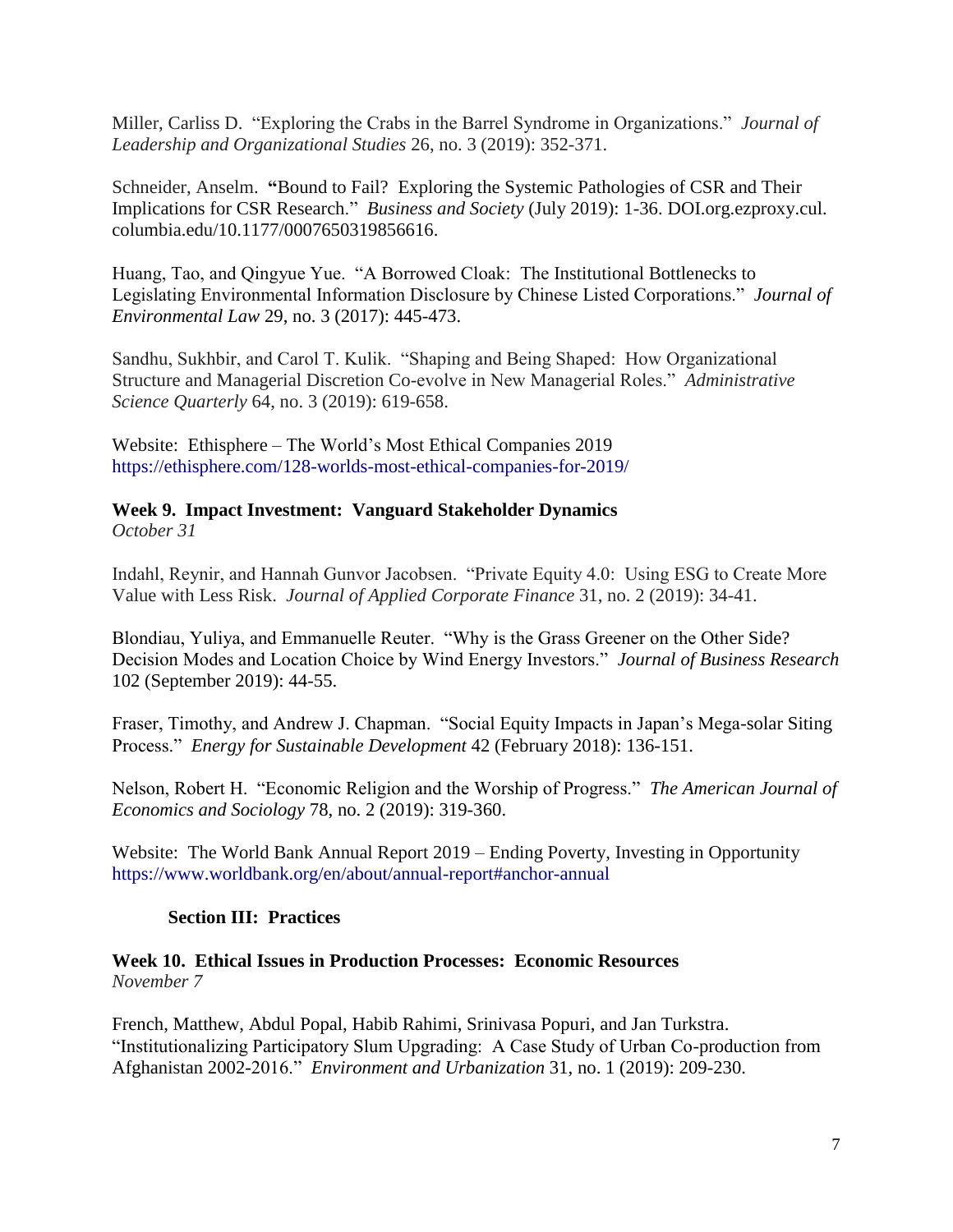Soper, Rachel. "From Protecting Peasant Livelihoods to Essentializing Peasant Agriculture: Problematic Trends in Food Sovereignty Discourse." *The Journal of Peasant Studies* (January 2019): 1-21. [DOI.org.ezproxy.cul.columbia.edu/10.1080/03066150.2018.1543274.](https://doi-org.ezproxy.cul.columbia.edu/10.1080/03066150.2018.1543274)

Mende, Janne. "The Concept of Modern Slavery: Definition, Critique, and the Human Rights Frame." *Human Rights Review* 20, no. 2 (2019): 229-248.

Emmett, Robert S. "A Darkness Not Perpetual: Stories of Appalachian Power." *Resilience: A Journal of the Environmental Humanities* 6, no. 2-3 (2019): 72-91.

Website: International Union for Conservation of Nature and Natural Resources – The Red List of Threatened Species 2019 <https://www.iucnredlist.org/resources/spatial-data-download>

## **Week 11. Ethical Issues in Transaction Processes: Economic Regulation** *November 14*

Hoogesteger, Jaime. "The Ostrich Politics of Groundwater Development and Neoliberal Regulation in Mexico." *Water Alternatives* 11, no. 3 (2019): 52-571.

Diddi, Sonali, Ruoh-Nan Yan, Brittany Bloodhart, Vickie Bajtelsmit, and Katie McShane. "Exploring Young Adult Consumers' Sustainable Clothing Consumption Intention-Behavior Gap: A Behavioral Reasoning Theory Perspective." *Sustainable Production and Consumption* 18 (April 2019): 200–209.

Tebrakuuna Country, and Emma Lee. "Reset the Relationship: Decolonizing Government to Increase Indigenous Benefit." *Cultural Geographies* (April 2019): 1-20. DOI[.org.ezproxy.cul.](https://doi-org.ezproxy.cul.columbia.edu/10.1177%2F1474474019842891) [columbia.edu/10.1177/1474474019842891.](https://doi-org.ezproxy.cul.columbia.edu/10.1177%2F1474474019842891)

Liu, Peggy J., Cait Lamberton, James R. Bettman, and Gavan J. Fitzsimons. "Delicate Snowflakes and Broken Bonds: A Conceptualization of Consumption-based Offense." *Journal of Consumer Research* 45, no. 6 (2019): 1164-1193.

Website: The Extractive Industries Transparency Initiative – Progress Report 2019 <https://eiti.org/homepage>

**Week 12. Ethical Issues in Distribution Processes: Economic Opportunity**  *November 21*

Arneson, Richard. "Four Conceptions of Economic Opportunity." *The Economic Journal* 128 (July 2019): F152-F173. DOI. 10.1111/ecoj.12531.

Cavallero, Eric. "Opportunity and Responsibility for Health." *The Journal of Ethics* (August 2019): 1-18. DOI.org/10.1007/s10892-019-09300-7.

Maslova, Sabina, and Russell King. "Residential Trajectories of High-skilled Transnational Migrants in a Global City: Exploring the Housing Choices of Russian and Italian Professionals in London." *Cities* 96 (2020): 1-9. DOI.org/10.1016/j.cities.2019.102421.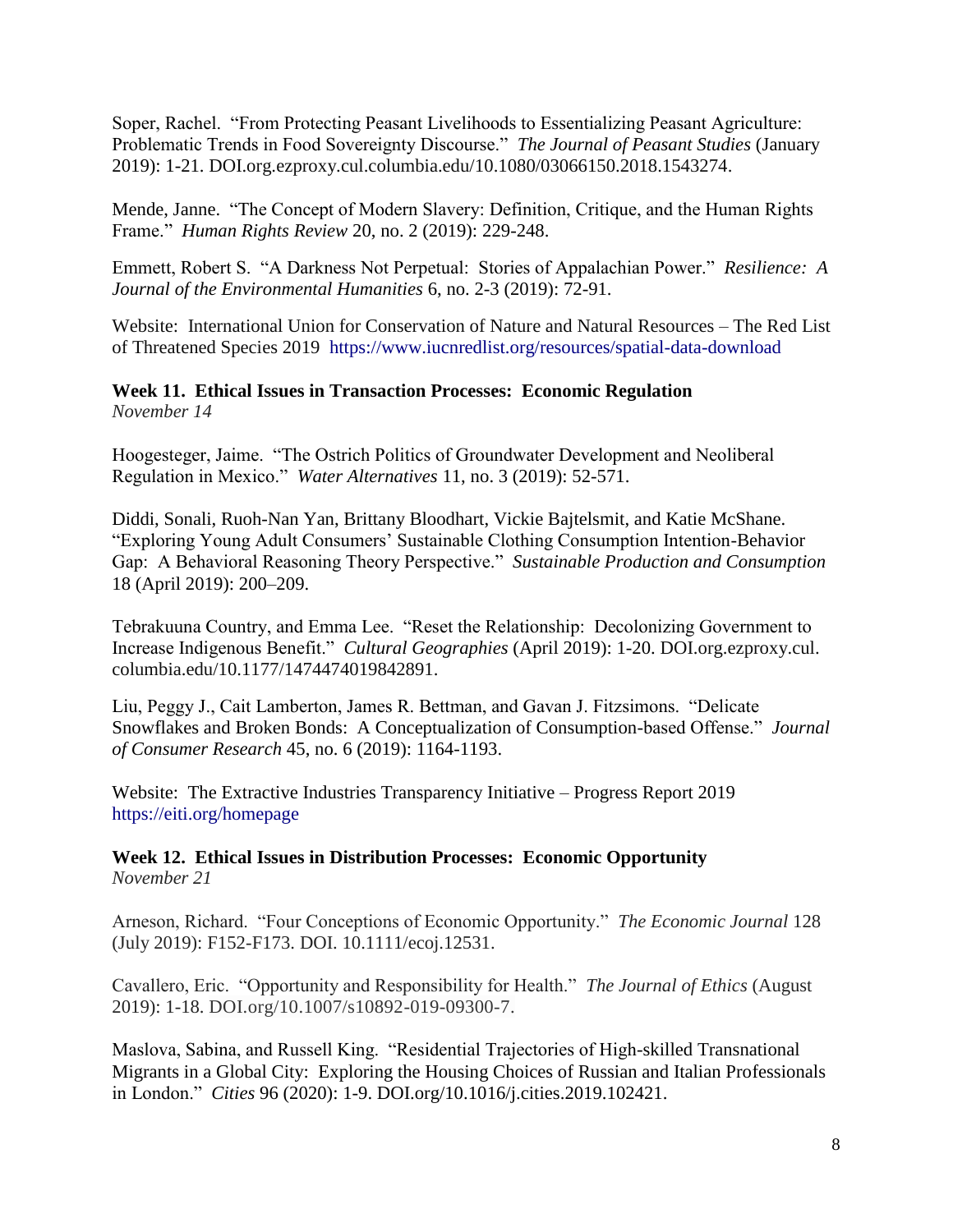Torpman, Olle. "The Case for Emissions Egalitarianism." *Ethical Theory and Moral Practice* (July 2019): 1-14. DOI.org/10.1007/s10677-019-10016-8.

Website: La Via Campesina, International Peasants Movement – Annual Report 2018 <https://viacampesina.org/en/la-via-campesina-2018-annual-report/>

### **Week 13. Thanksgiving Holiday**

*November 28*

#### **Week 14. Ethical Issues in Development Processes: Economic Growth**  *December 5*

Conker, Ahmet. "Understanding Turkish Water Nationalism and its Role in the Historical Hydraulic Development of Turkey." *Nationalities Papers: The Journal of Nationalism and Ethnicity* 46, no. 5 (2018): 877-891.

Baranyai, Gabor. "Transboundary Water Governance in the European Union: The (Unresolved) Allocation Question." *Water Policy: Official Journal of the World Water Council* 21, no. 3 (2019): 496-513.

Yoshinaga, Ida. "Disney's Moana, the Colonial Screenplay, and Indigenous Labor Extraction in Hollywood Fantasy Films." *Narrative Culture* 6, no. 2 (2019): 188-215.

Kymlicka, Will. "Human Rights without Human Supremacism." *Canadian Journal of Philosophy* 48, no. 6 (2018): 763-792.

Website: Ethical Systems, Business Integrity through Research – Research Essay, Ethics Pays <https://www.ethicalsystems.org/content/ethics-pays>

## **Week 15: Interactive Student Presentations**

*December 13*

## **Course Materials**

Required reading materials are indicated under weekly topics in the Files section of our Canvas site, typically as PDFs. To access a reading, simply click on the title in the Files section. You may also download it into your own computer.

In addition, for the purpose of review, PPTs used in class will be posted weekly in the Files section of our Canvas site.

## **Course Requirements and Grades**

Course requirements are listed below, together with their grade point values.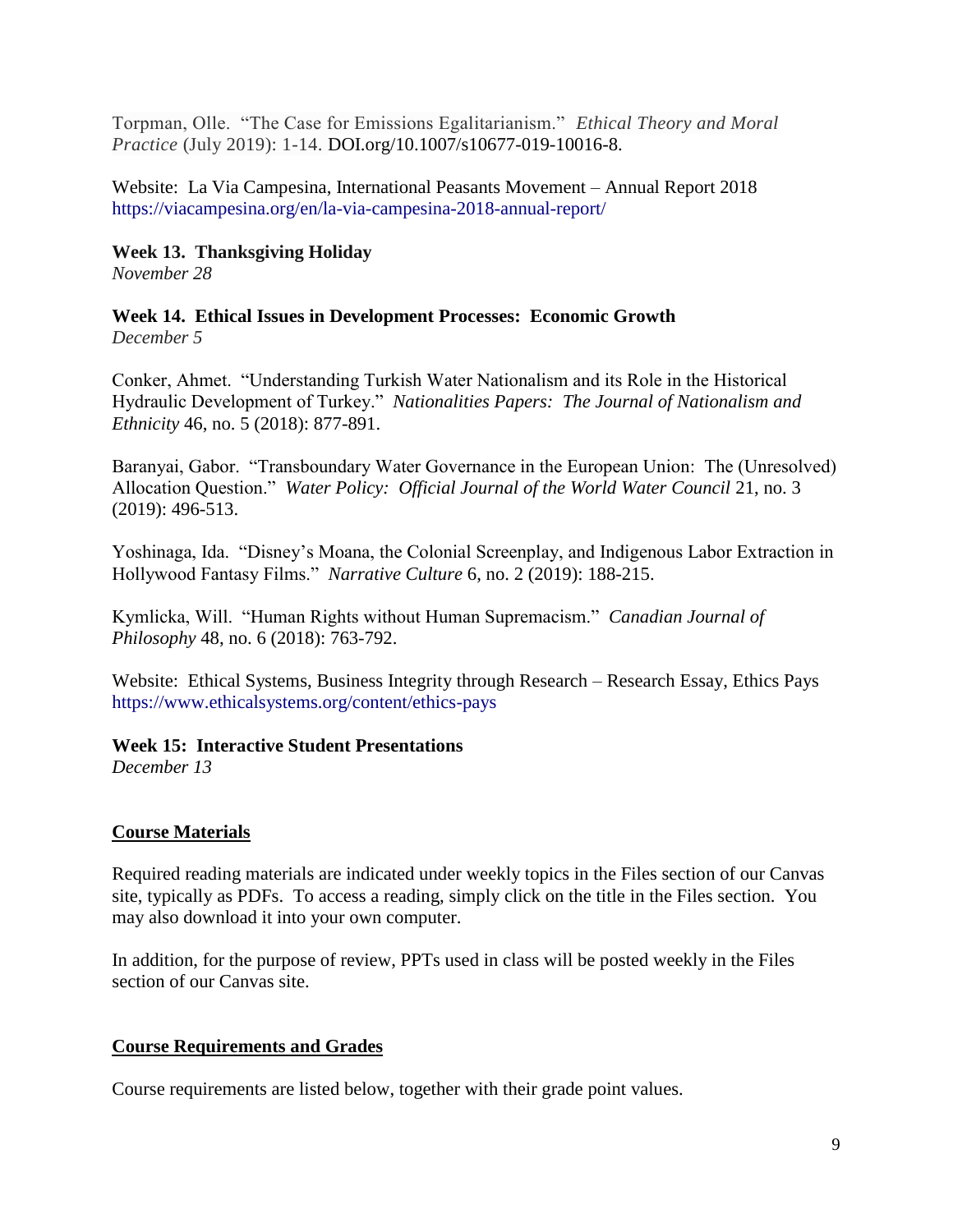1. *Class Attendance:* Attendance will be given a maximum weight of *13%*. One grade point will be given for each attended class session. Attendance should be timely and regular. An absence is excused only with (a) prior e-mail notification for a critical documented purpose, or (b) emergency verification. Attendance should be professionally "attentive", or without distracting use of electronic or other equipment.

2. *Class Participation:* Participation will be given a maximum weight of *26%*. Two grade points will be given for active participation in each class session. Active participation includes both (a) raising questions and offering comments connected meaningfully to ongoing discussion; and (b) introducing readings by sharing highlights and considerations pertaining to them.

3. *Discussion Entries:* Discussion entries posted on our Canvas website in the Discussion section will be given a maximum weight of *26%*. A maximum of two grade points will be given for the timely preparation and posting of an informative, perceptive, coherent and cogent essaystyle statement pertinent to the reading material assigned for a class session. One such statement should be prepared in advance of each class session. The statement is due by Wednesday, 2 p.m. before the Thursday class to which it pertains. Students should consider the possibility of accomplishing their readings and posting their statements over the weekend prior to any class.

4. *A Paper:* A paper focusing on a specific, clearly framed case of innovation in or deviation from sustainability management in a public, civic or private organization will be given a maximum weight of *35%*. The paper should explain why the relevant conduct or policy is ethical or unethical, with reference to the sustainability ethics addressed in the course, and how the conduct or policy demonstrates "best practices" or "corrupt practices". A topic proposal and some preliminary research are components of the assignment to ensure focus and feasibility. The paper should be submitted both online and in paper copy by Friday, December 13, at 11:59 p.m. Informal presentations on student papers will be scheduled for Thursday, December 12, during the usual class time framework.

Additional details regarding course requirements will be posted, as needed, in the Assignments section of our Canvas site.

Each student's points for all requirements (class attendance, class participation, discussion entries and the report) will be totaled, and a class curve will be established. Final grades will be provided on a letter grade scale.

# **Statements of University Policy**

## **Academic Integrity Statement**

The School of Professional Studies does not tolerate cheating and/or plagiarism in any form. Students who violate the Academic Integrity guidelines or the Student Conduct and Community Standards will be subject to the Dean's Disciplinary Procedures. These rules can be viewed online at:

<http://studentconduct.columbia.edu/>